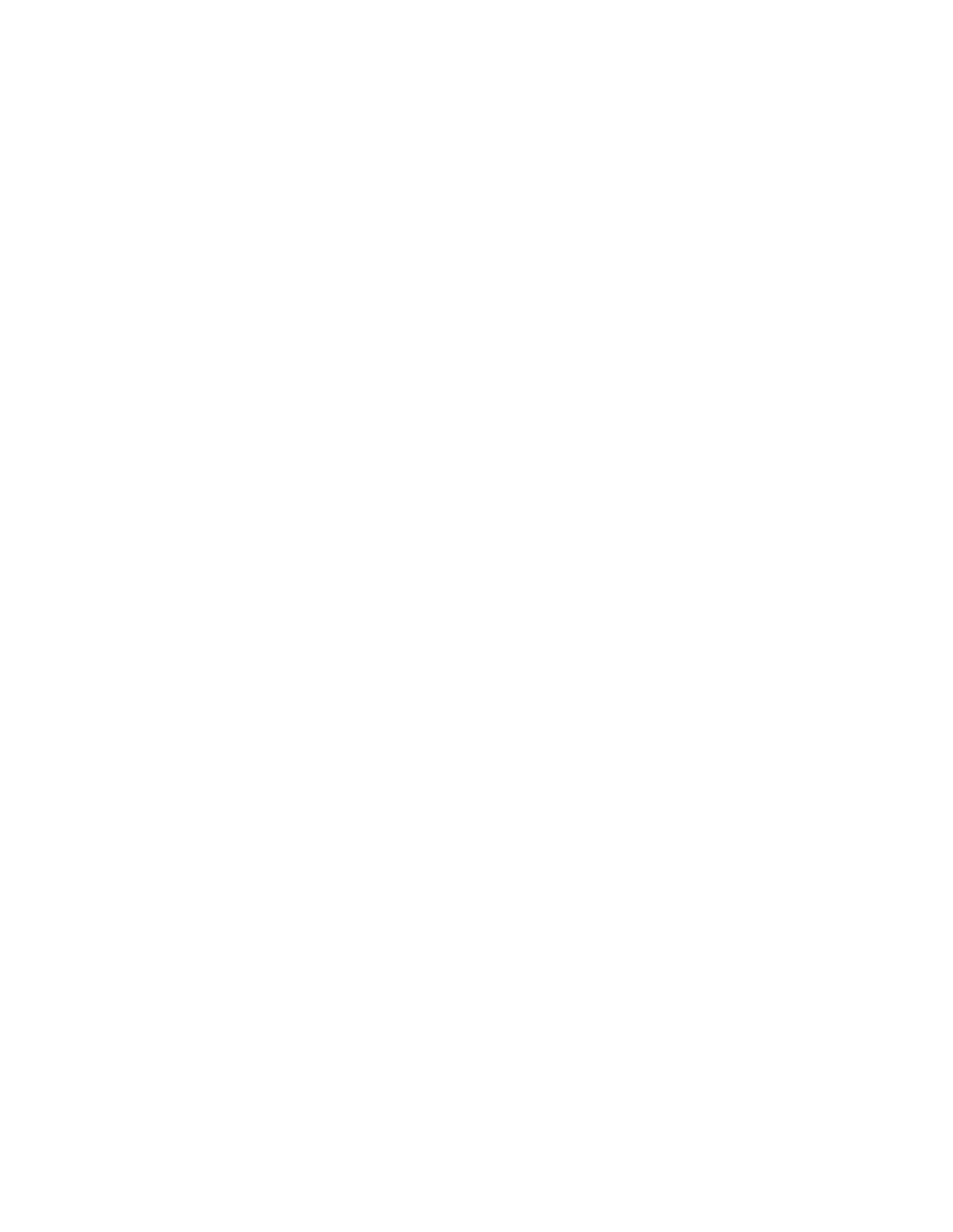developmental time than the other stages. It is clear that the developmental rate  $(\text{day}^{-1})$  increases with temperature (Fig. **2**). We determined the lower temperature threshold as 15 °C, because, according to the previous experiments, mosquitoes could not develop into adult below this temperature (Bayoh & Lindsay 2003; Depinay *et al*. 2004). The plotted data were fitted using the linear least-squares method and the resulting regression equations were used to calculate the daily developmental rate  $(R_{Temp})$  using Eq. (1).

### *Adaptation of the Growth Model to an Ideal Site for the Mosquito*

 Immature mosquito development takes place in small water bodies such as puddles or other artificial water containers. To consider the potential distribution of the *Anopheles* mosquito, the availability of a natural water surface was assumed in this study. Under natural conditions, these would be small pools in marsh or wetland areas with some plant cover. For this study, the *Anopheles* mosquito was assumed to develop in a small body of water with an area of a few square meters. To exclude areas that were too arid for an immature mosquito to survive, the soil moisture content was taken into account. Soil moisture content at the depth of plant roots was calculated using the water budget approach proposed by Hopp & Foley (2001) and Tao *et al.* (2003). Calculation of the soil moisture content on the *i*th day (*Wi*) was conducted using the following equation:

$$
W_i = \min (W_{i-1} + P_i + M_i - AE_i, W^*)
$$
 (4)

where  $W_{i-1}$  is the soil moisture content at the end of the previous day  $(i - 1)$ ,  $P_i$  is the daily precipitation (mm d<sup>-1</sup>),  $M_i$ is the daily snow melt on the *i*th day, *AEi* is the actual evapotranspiration on the *i*th day, and *W*\* is the soil moisture holding capacity, which reflects the effects of soil texture, soil organic content, and plant root depth, obtained from Dunne & Willmott (1996). Tao *et al.* (2003) determined the value of  $AE_i$  as a ratio of the available moisture content to the potential evapotranspiration (*PEi*) calculated using the FAO Penman-Monteith method (Allen *et al.* 1998). This method assumes *PE<sub>i</sub>* for cropland; coefficients prior to cultivation were derived from Allen *et al.* (1998), because an immature mosquito was assumed to live in a small pool in natural areas such as wetlands or marshes. Calculation of *PEi* requires data for net radiation, air temperature, air humidity, and wind speed. In the present study, net radiation was calculated using an energy balance equation (Ohta *et al.* 1993), and wind speed was assumed to be constant at  $2 \text{ ms}^{-1}$ , in accordance with Allen *et al.* (1998).

# *Temperature of the Water Body in which the Mosquito Lives*

 The temperature of the water body in which the *Anopheles* mosquito lives directly affects immature mosquito development. Unfortunately, water temperature has not been measured with fine resolution spatially and temporally, as has been done for both air temperature and precipitation. According to Ohta & Kimura (2007), the water temperature in temperate regions is lower than the air temperature by 2-4°C during the period of insufficient net radiation in the winter. Conversely, the water temperature is higher than the air temperature by 1-2 °C in the spring. Because these seasonal changes in the differences between air and water temperatures are complex, it cannot be assumed that air temperature and water temperature are the same.

 Ohta *et al.* (1993) evaluated the temperature of ponded shallow water with a water depth of 5-10 cm without percolation or heat flux due to irrigation, and modeled water temperature as initially affected by energy partitioning between air, water, and soil. This modeled condition is nearly the same as the ideal habitat for the immature stages of the mosquito considered in this study. Therefore, water temperature was estimated using a simple energy balance model, as well as the methods developed by Ohta *et al.* (1993). Calculation of the water temperature requires basic climate factors, including air temperature, solar radiation, cloud cover, and vapor pressure.

#### **Data Used for Calculation of the Temporal and Spatial Distributions**

#### *Climate Data Used for Application of the Model*

Data for the Asian region (70-150 $\degree$  E, 10 $\degree$  S-50 $\degree$  N) were used in the model (Fig. **3**). All climate data had a spatial resolution of  $0.5^{\circ}$  lat  $\times 0.5^{\circ}$  long (about 50 km<sup>2</sup>, total number of grid cells = 19481), interpolated or extrapolated climatologically or geologically if necessary. The CRU Global Climate Dataset, available through the IPCC Data Distribution Center (New *et al.* 1999) was used for the model calculations. Monthly data for air temperature, precipitation, vapor pressure, solar radiation, and cloud cover were included in the dataset for 1961-1990 climate normals. If daily data were not available for the model, monthly values were converted to daily data using cubic spline or linear interpolations, ensuring consistency of the daily values with monthly means or totals. Although it is desirable to obtain daily climate data for model calculation, these interpolation methods enabled us to perform the calculation when only the monthly values of air temperature, precipitation, vapor pressure, solar radiation, and cloud cover were available.

## *Mosquito Observation Data Used for Validation of the Model*

 For validation of the model, we gathered observation data for the *Anopheles* mosquito from the literature (Fig. **3**). Observation data for the entire year were available only for Yunnan Province in China (Ono 1992), Ishigaki Island in Japan (Toma *et al.* 2002), Kyonggi-do in South Korea (Lee *et al.* 2002), Cheolwon and Yeoncheon Counties in South Korea (Yeom *et al.* 2005), Chiang Mai in Thailand (Overgaard *et al.* 2002), Kheda District in India (Konradsen *et al.* 1998), and Assam in India (Dev 1996).

Yunnan (a rural community at  $21.75^{\circ}$  N,  $100.75^{\circ}$  E, altitude 500 m) is located in southwest China, bordering three malaria-endemic countries, Myanmar, Laos, and Vietnam. Ishigaki Island (24.30° N, 124.10° E, altitude 6 m) is located approximately 700 km south of Okinawa Island. Malaria was endemic on Ishigaki Island and the other islands of Yaeyama, Ryukyu Archipelago until 1962. Kyonggi-do  $(37.50^{\circ}$  N,  $127.25^{\circ}$  E, altitude 85 m) is a northern county bordering North Korea. These border regions suffer from infiltration of infected mosquitoes from North Korea from June to September. Cheolwon (38.14° N, 127.31° E, altitude 0 m) and Yeoncheon (38.09 $^{\circ}$  N, 127.07 $^{\circ}$  E, altitude 0 m) are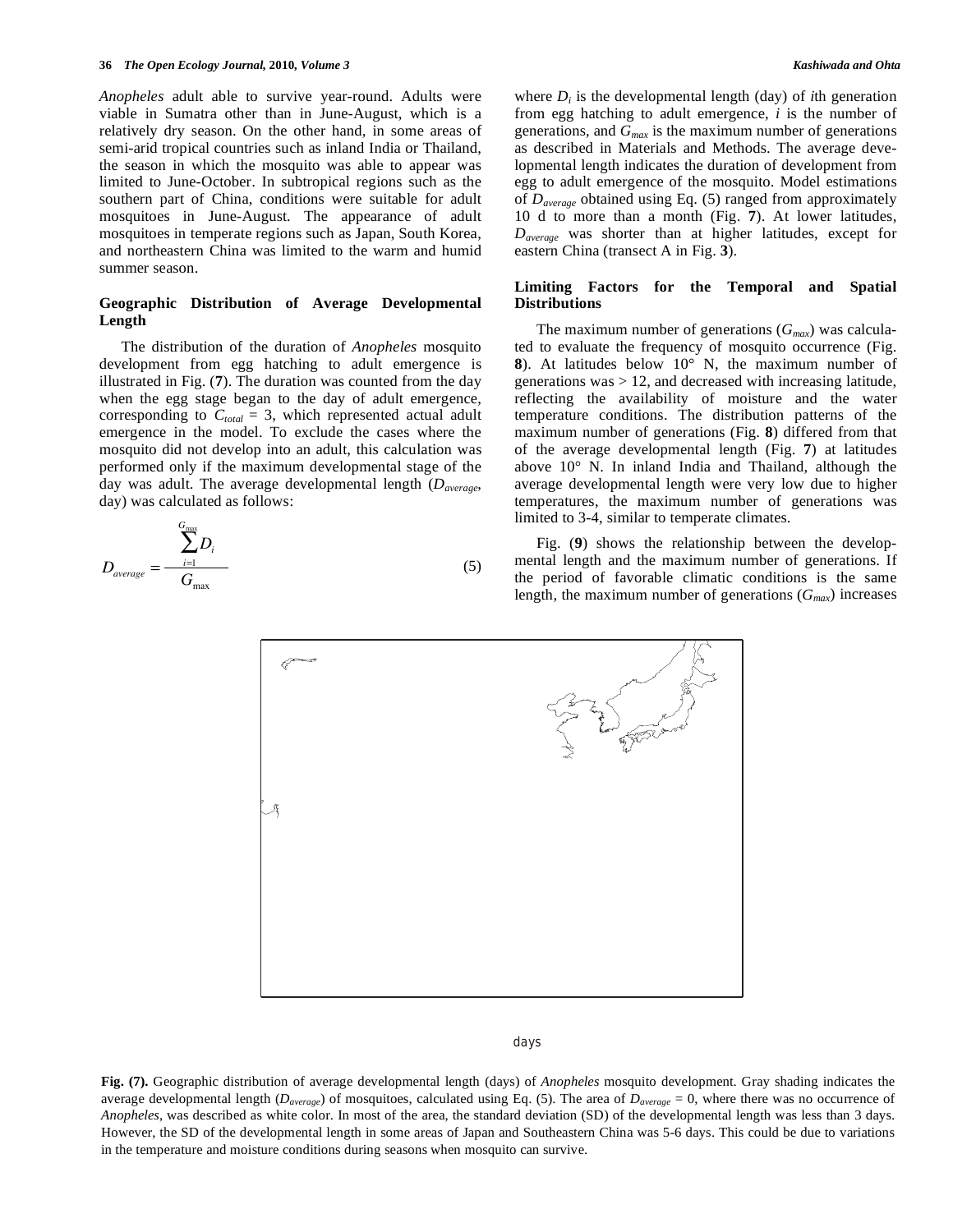

**Fig. (8).** Geographic distribution of the maximum number of generations.



Average developmental length

**Fig. (9).** Relationship between the average duration of *Anopheles* mosquito development and the maximum number of generations.

as the average developmental length (*Daverage*) decreases. However, some plots in Fig. (**9**) have low values for *Gmax*, despite low values for *Daverage*. The relationship between average developmental length and the maximum number of generations is not well correlated  $(R = -0.337)$ .

## **Latitudinal Variation in Climate Conditions**

 The habitat of the mosquito was limited by soil moisture content and water temperature (Figs. **6** and **8**). The duration of adult mosquito occurrence, optimal moisture conditions, and optimal temperatures for transects A, B, and C (Fig. **3**) are shown in Fig. (**10**) to analyze the limiting factors for mosquito growth. In Fig. (**10**) (upper panel), the periods in which the maximum developmental stage was  $> 3$  are illustrated as vertical bars, indicating potential adult mosquito emergence. The center and lower panels of Fig. (**10**) show the duration of optimal moisture conditions and water temperatures for the mosquito, respectively.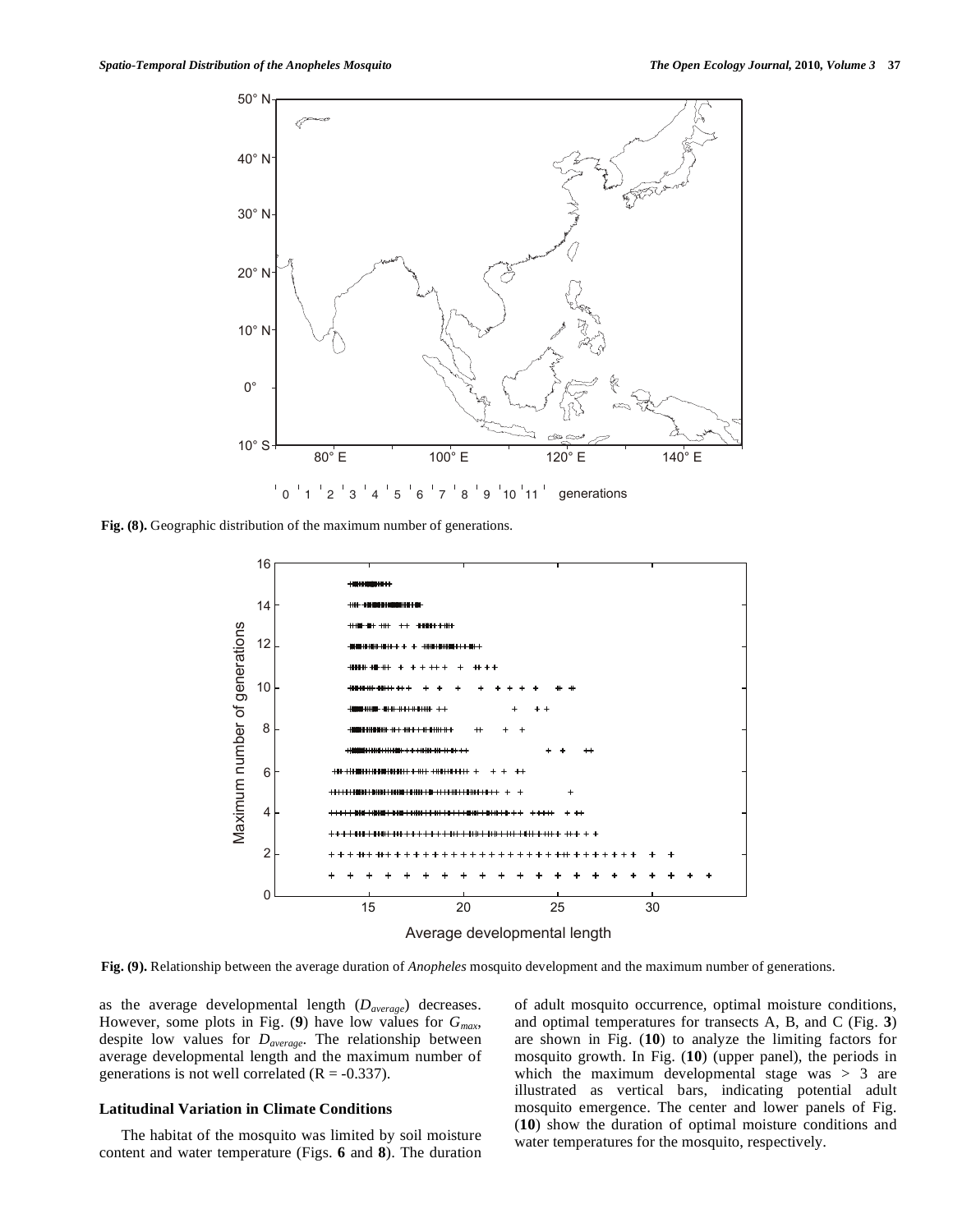

**Fig. (10).** Latitudinal variations in the occurrence of the *Anopheles* mosquito and its limiting factors along transects shown in Fig. (**3**): (**a**) periods of adult mosquito occurrence, (**b**) periods of optimal moisture conditions, (**c**) periods of optimal temperatures. The bottom of the bar indicates the start date of the period and the top of the bar indicates the end of the period.

 The duration of the adult stage at latitudes above 33° N along transect A (corresponding to eastern China) was limited to  $< 50$  d, although the duration of optimal water temperatures was approximately 150-200 d in the same region. There were also gaps in the periods of optimal water temperature and optimal moisture content along transect B, corresponding to southeastern China. However, these gaps in the optimal conditions were not as wide as for transect A (middle and lower panels of transects **A** and **B** in Fig. **10**). The longest period of adult emergence occurred at latitudes below 13° N and at 18-24° N along transect C in Cambodia and Bangladesh, where the durations of both the optimal temperature and optimal moisture conditions were longest. Although the water temperature was suitable for mosquito growth throughout the year along transect C, the duration of the adult stage was limited due to a shortage of moisture from 16-18° N, corresponding to northwestern Thailand.

#### **DISCUSSION**

## **Characteristics of the Model for the Potential Distribution of** *Anopheles*

 The results of the life history model (central panels in Fig. **5**) for the temporal occurrence of the *Anopheles* mosquito coincided with the observations of occurrence at each intensive observation site, which represented various climates such as humid tropical, semi-arid, and temperate regions (lower panels in Fig. **5**). The model was not able to simulate the temporal variations in mosquito occurrence (Fig. **4**) as accurately as the results of Depinay *et al.* (2004), likely because they focused on a local site. Simulation of the seasonal changes in mosquito occurrence was sufficient to evaluate potential occurrence on a broad scale. The model accurately simulated the geographic distribution, and the distribution obtained from the model show trends similar to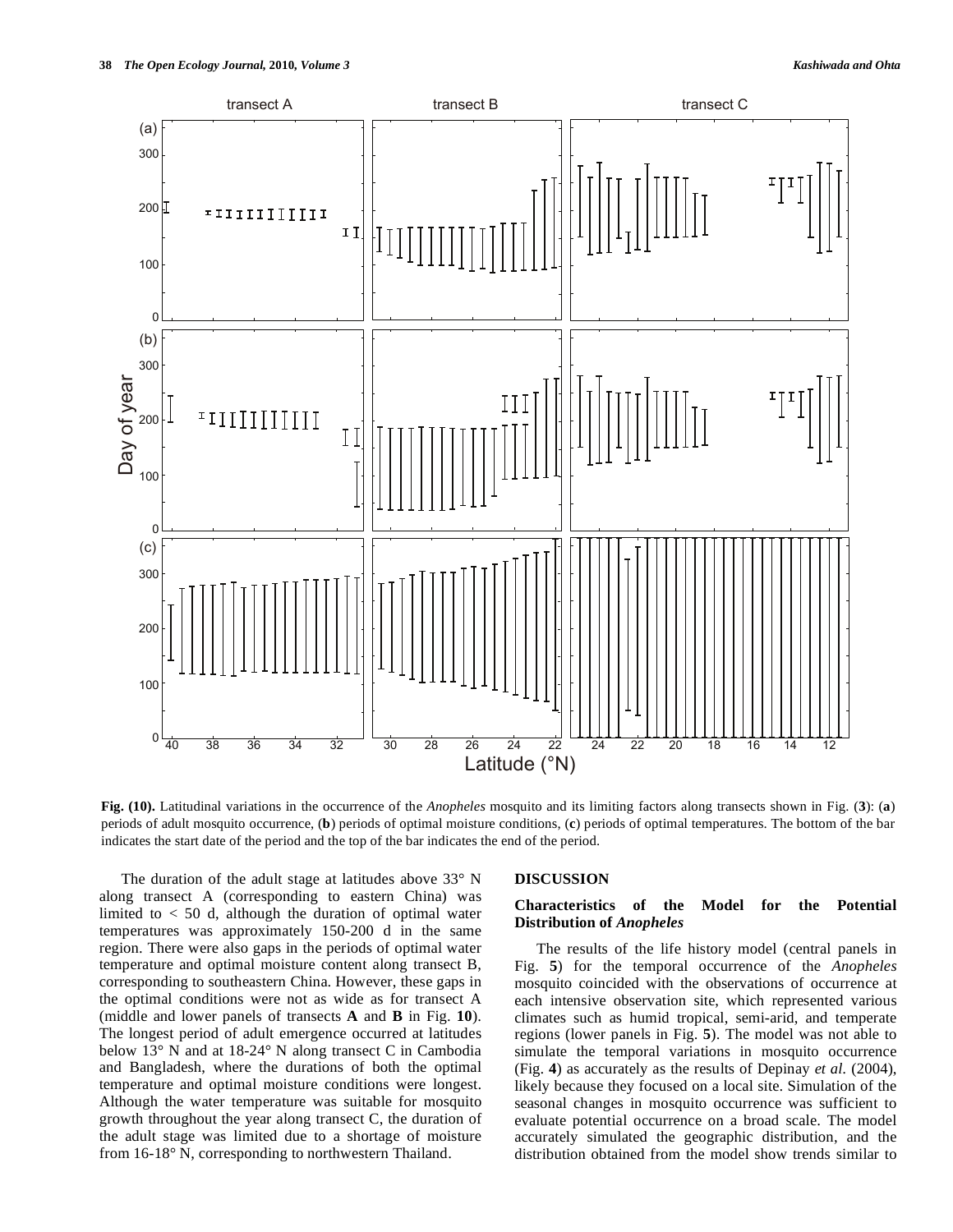that of the mosquito observations (small closed circles in Fig. **3**) and the results of Hopp & Foley (2001), who simulated the geographic distribution of the *Aedes* mosquito. The niche-based (Foley *et al.* 2008, Medley 2010) and fuzzy logic (Craig *et al.* 1999) models based on calculations with a time-step of one year were able to show only annual average distributions for the mosquito. The present model is able to illustrate the seasonal changes in the geographic distribution of the mosquito by calculating mosquito growth with a timestep of one day (Fig. **6**). The results obtained from the model are not actual but potential distribution of the *Anopheles* mosquito.

## **Remarks on the Temporal and Spatial Distributions of**  *Anopheles* **in Asia**

 This method was developed to express the temporal and spatial distributions of the *Anopheles* mosquito in Asia. There are three main conclusions that can be drawn from the results.

 First, the distribution and the duration of appearance of the *Anopheles* mosquito were limited by soil moisture content rather than water temperatures (Figs. **9** and **10**). The lack of correlation between the average developmental length and the maximum number of generations shown in Fig. (**9**) indicates that the duration of *Anopheles* appearance is limited by insufficient moisture conditions. It is seldom that both optimal water temperature and soil moisture conditions exist simultaneously in many areas of inland Asia, such as eastern China and northwestern Thailand (Fig. **10**). Although the developmental length of the *Anopheles* mosquito in Eastern China (transect A) is relatively short compared to that at the same latitudes (Fig. **7**), the growing period is severely limited to approximately 50 d due to reduced soil moisture content (Fig. **10**).

 Second, the geographic distribution of the *Anopheles* mosquito based on our results (Figs. **6** and **8**) differs from that of malaria transmission (WHO 1989, Jetten & Takken 1994, Martens *et al.* 1999). It is possible for temperate regions such as the southernmost part of Japan to have mosquitoes in the summer, as these regions are within the potential climatological distribution area of the *Anopheles* mosquito, although malaria has been completely eradicated. The maximum number of generations is not large enough to support malaria transmission in temperate regions (Fig. **8**).

 Third, the model results indicated that the duration of mosquito emergence and distribution is climatically limited to a few rainy months in semi-arid areas, such as inland India, where the malaria incidence is very high at the present time (Figs. **6** and **8**). The malaria incidence in India has been reported throughout the country (WHO 2008) and the model results for this area underestimated the current distribution. This may be caused by the lack of developmental rate data for the species that are found in India (Fig. **2**). Similar variance in the climatologically based distribution of the vector mosquito and actual distribution was also reported by Hopp & Foley (2001), and the study noted that people living in dry regions tend to store water in and around their homes, providing ample breeding grounds for this domestic species (Shope 1991). Furthermore, irrigation canal water or other agricultural water use has also been identified as a habitat for

vector production in semi-arid areas (Konradsen *et al.* 1998). To estimate mosquito occurrence in such cases, the model should incorporate not only water movement in the vertical direction, such as precipitation and evapotranspiration, but also in the horizontal direction, such as human water use.

#### **Necessity for Experimental and Observational Data**

 Although this study provides a framework for assessment of the *Anopheles* mosquito distribution in relation to climate factors, basic data on mosquito biology is limited. In particular, experimental data on the relationship between temperature and developmental rate of the mosquito is limited (Fig. **2**); thus, it was necessary to include data for various *Anopheles* mosquito species of Asia and Africa. To simulate the mosquito population dynamics at local sites, data for each species are needed. Observations of the seasonal variations in the *Anopheles* population used to validate the model were limited to only eight sites. To better assess the transmission risk of malaria for a variety of cases, it is recommended that such data from a variety of field studies around the world be developed and shared (Hay *et al.* 2009).

## **Application of the Model to Changing Climate Conditions**

 Most studies that have assessed the impacts of climate change on the incidence and geographical range of malaria have assumed that the mosquito distribution would not change under future climate conditions (Martens *et al.* 1999, van Lieshout *et al.* 2004). The present model will contribute to evaluation of the effects of future climate change on malaria transmission through assessment of the potential future distribution of the *Anopheles* mosquito.

 The present model, driven by simple climate data, is able to predict the basic distribution of the mosquito to assess the transmission risk of malaria and changes under climate change scenarios such as El Niño-Southern Oscillation (ENSO). ENSO events cause rainfall patterns to change, and this typically affects the habitat of immature stages of the vector mosquito. Rainfall in arid regions and drought in humid climates create pools that are suitable for mosquito development (Kovats *et al.* 2003). Although the relationship between ENSO and malaria incidence has been quantified (Kovats *et al.* 2003, Mabaso *et al.* 2007), analysis of this relationship focusing on vector mosquito occurrence has not been conducted. To elucidate the effects of ENSO on epidemic malaria, mosquito occurrence can be simulated using the model developed in this study.

### **ACKNOWLEDGEMENTS**

 This study was funded in part by the Ministry of Education, Science and Culture of Japan (Grant-in-Aid for Scientific Research C-21510022) and a Waseda University Grant for Special Research Projects (2008B-244). We also wish to thank Prof. Y. Morikawa, Prof. H. Koizumi, and Prof. S. Nishimura (Waseda University) for their useful comments on this study.